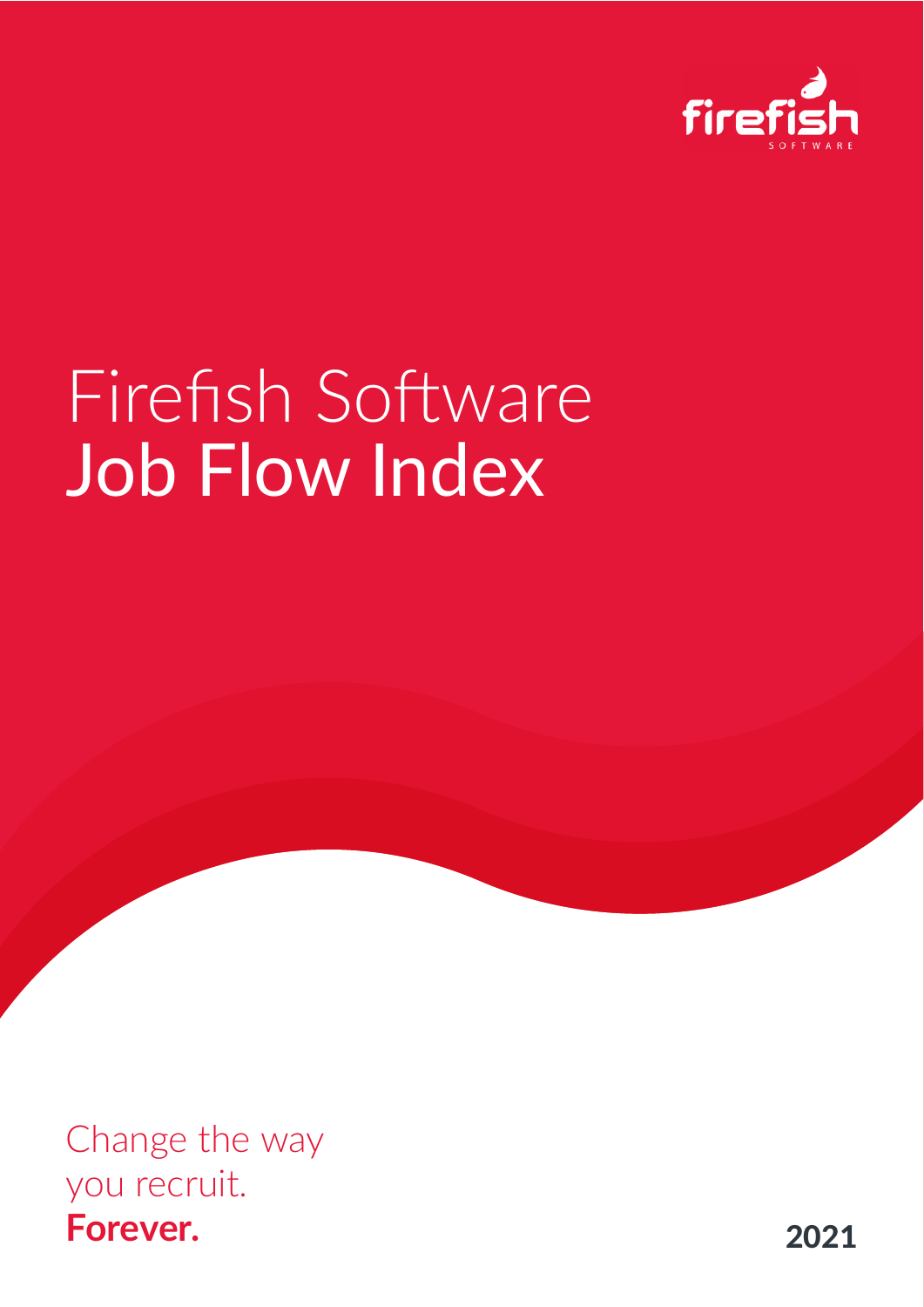## **Job adverts posted**



Posted increased by 137% in 2021 from January to November.

There were more than **double** the amount of Job Ads Posted in December 2021 than in 2020.

The Firefish Job Flow Index is a report that tracks [key recruitment industry statistics](https://www.firefishsoftware.com/resources/recruitment-stats) every month. This report provides agency owners and leaders with some of the most current data in the market so they can benchmark their business against what's happening in the wider industry.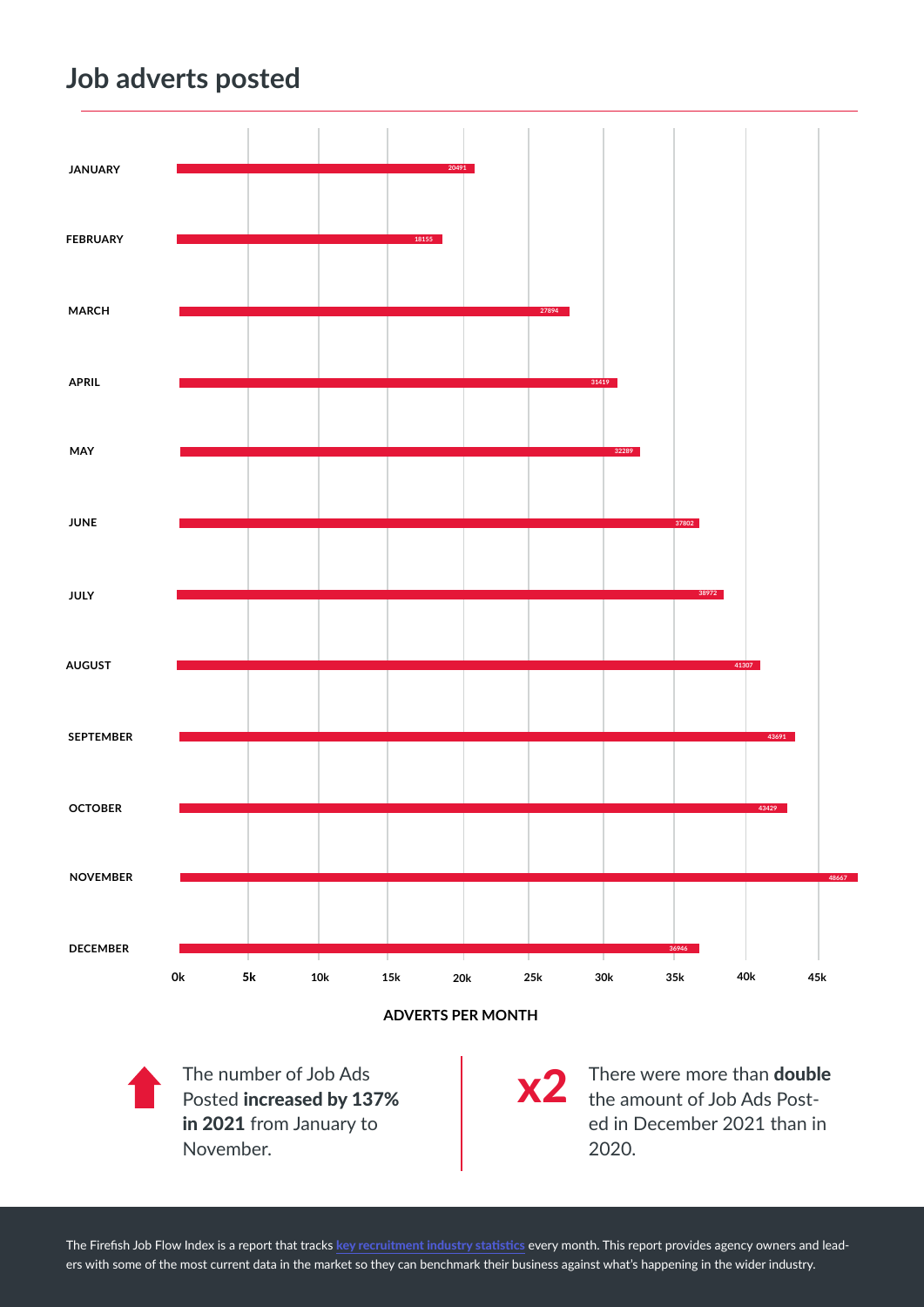

#### **Average number of qualified applications per advert**

The data used in this report comes from the Firefish database of over 500 recruitment agencies and is updated every month. If you'd like more information on the report, please reach out to [info@firefishsoftware.com](mailto:info@firefishsoftware.com)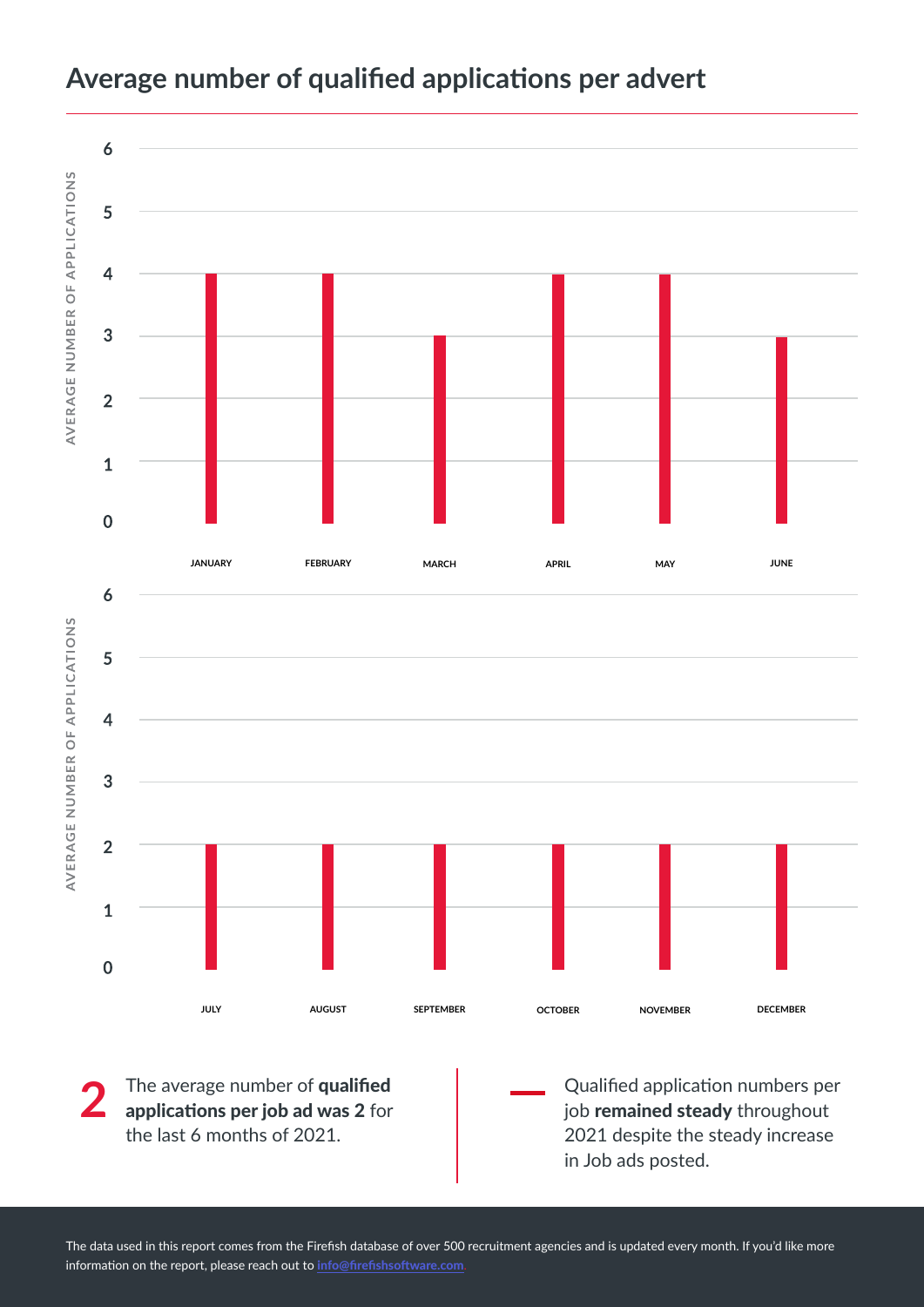### **Jobs created and number of placements**



The data used in this report comes from the Firefish database of over 500 recruitment agencies and is updated every month. If you'd like more information on the report, please reach out to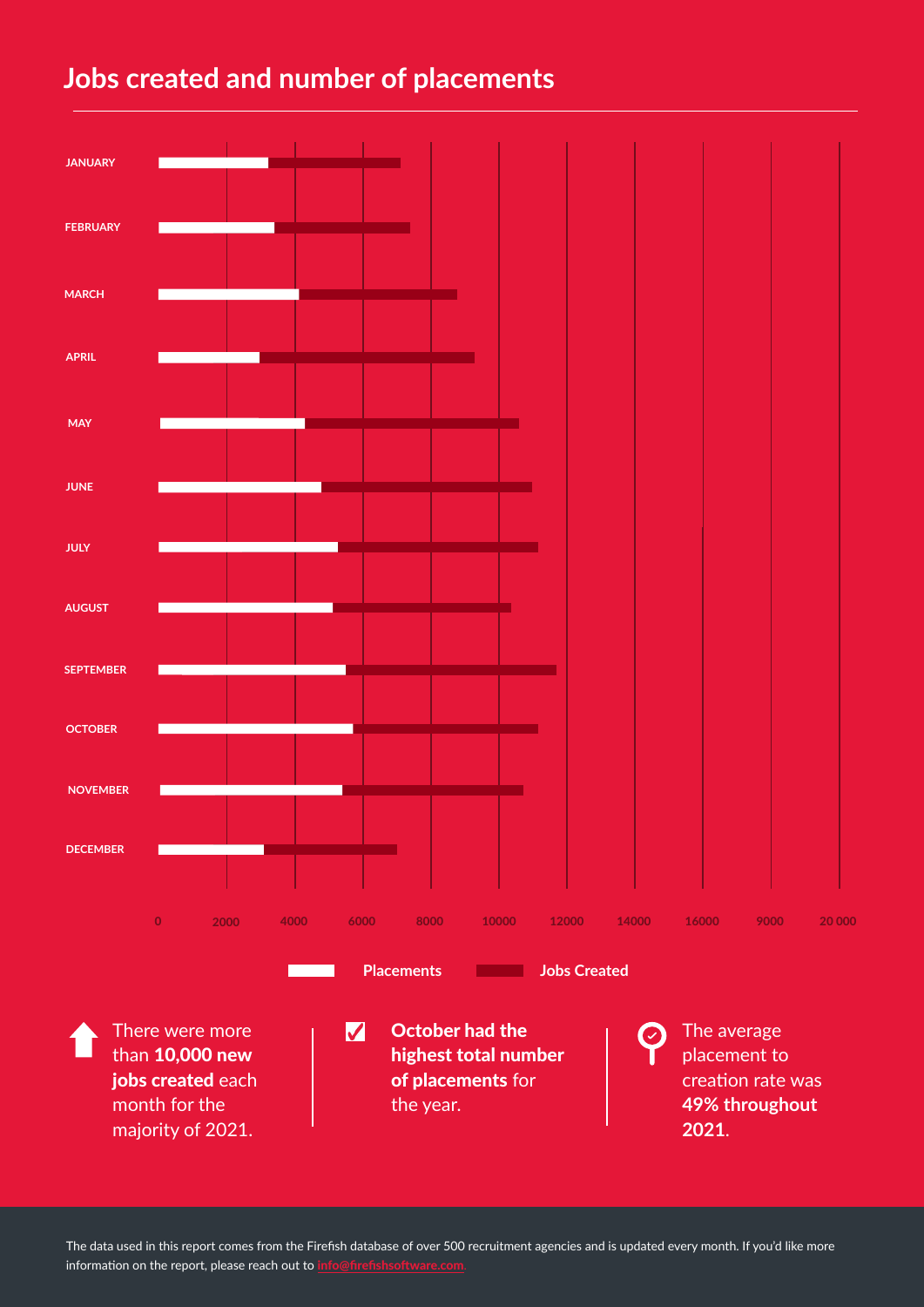

#### **Perm jobs created and number of placements**

The data used in this report comes from the Firefish database of over 500 recruitment agencies and is updated every month. If you'd like more information on the report, please reach out to [info@firefishsoftware.com](mailto:info@firefishsoftware.com).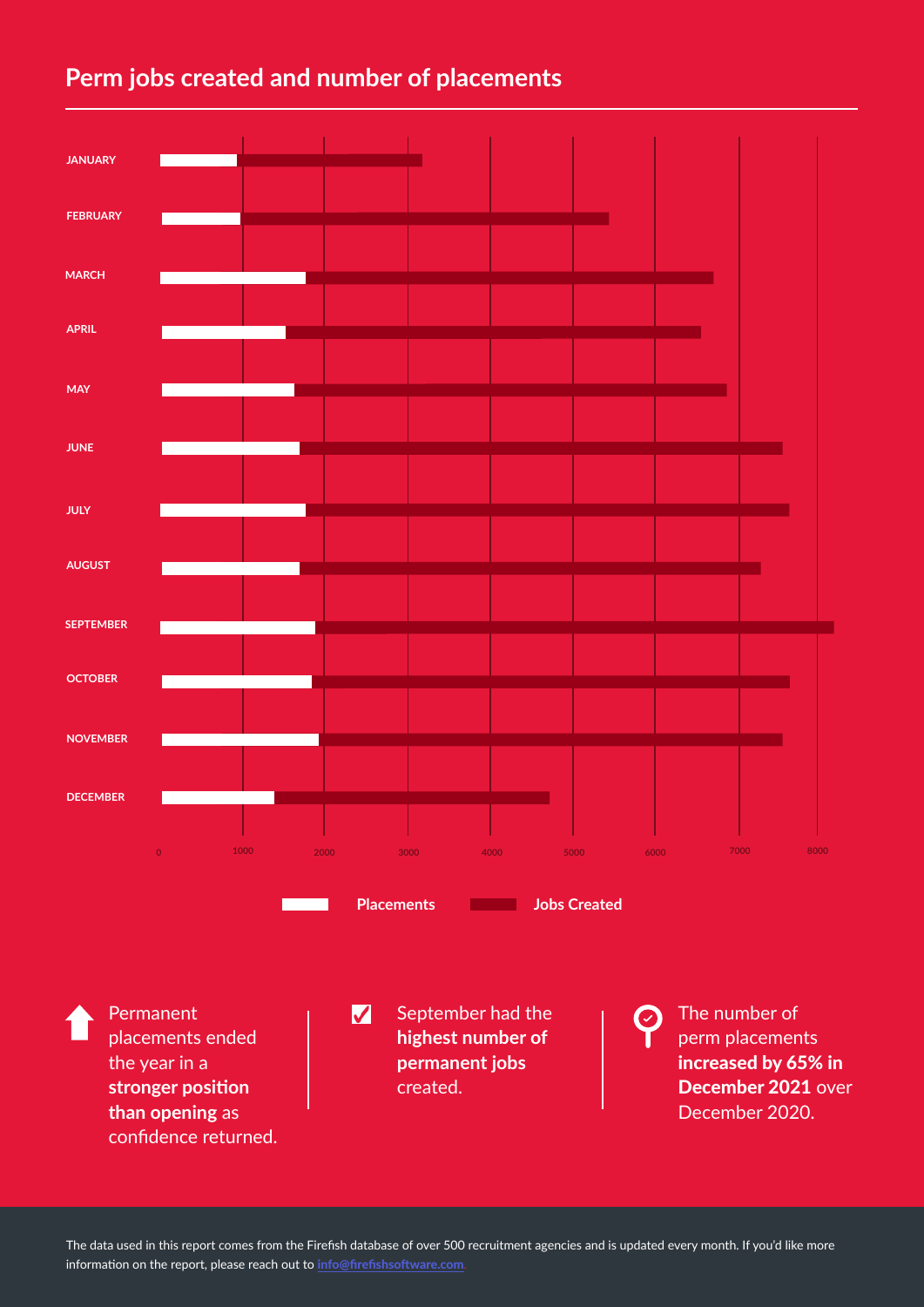#### **Temp and contract jobs created and number of placements**



Temp and contract recruitment saw **excellent conversion rates from job creation to placement throughout 2021** as many industries navigated the changing landscape of COVID-19.

M Throughout October and November, agencies made **more placements than job postings** as seasonal contract and temp work returned.

The data used in this report comes from the Firefish database of over 500 recruitment agencies and is updated every month. If you'd like more information on the report, please reach out to [info@firefishsoftware.com](mailto:info@firefishsoftware.com).